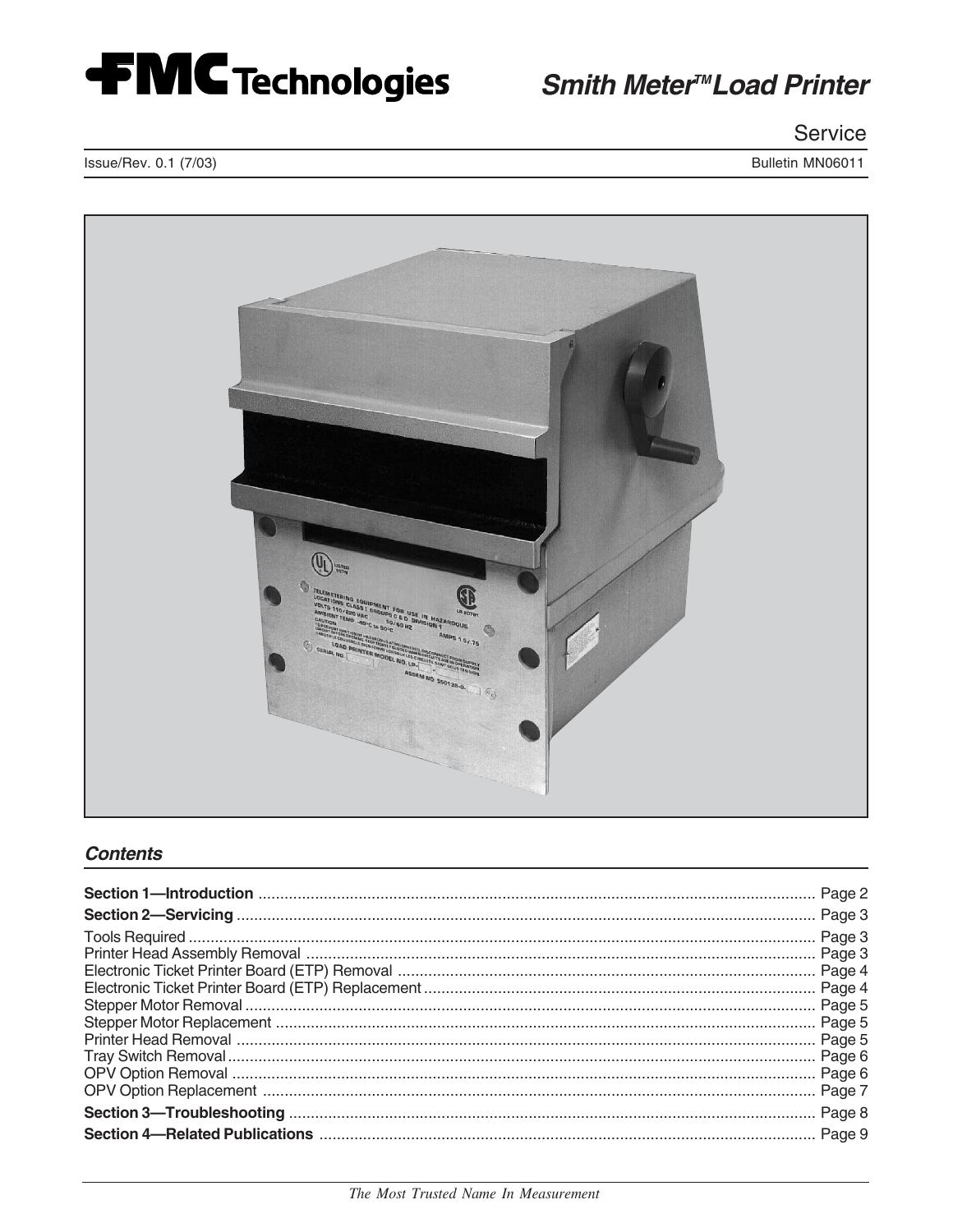The Smith Meter<sup>™</sup> Load Printer is an electromechanical ticket printer capable of accumulating and printing pulses received from a transmitting device. The Load Printer requires electrical power either at 110 Vac or 220 Vac ±15%. The ticket printer may be either accumulative or zero start. Further details are listed in the Specification Bulletin and Installation Manual.

The Load Printer is impervious to most environmental fluctuations and provides service over a wide range of operating conditions. The Load Printer is contained within an explosion-proof housing meeting the following requirements.

• UL Listed and CSA certified for use in Class I Groups C and D, Division 1 and 2.

The unit also meets NEMA IV weatherproofing. The Smith Meter Load Printer will perform at temperatures down to -40°F (-40°C) without the need for a supplementary heater/thermostat system.

This manual contains information for servicing a properly installed Load Printer. Read and understand the contents of this manual before attempting any service procedure.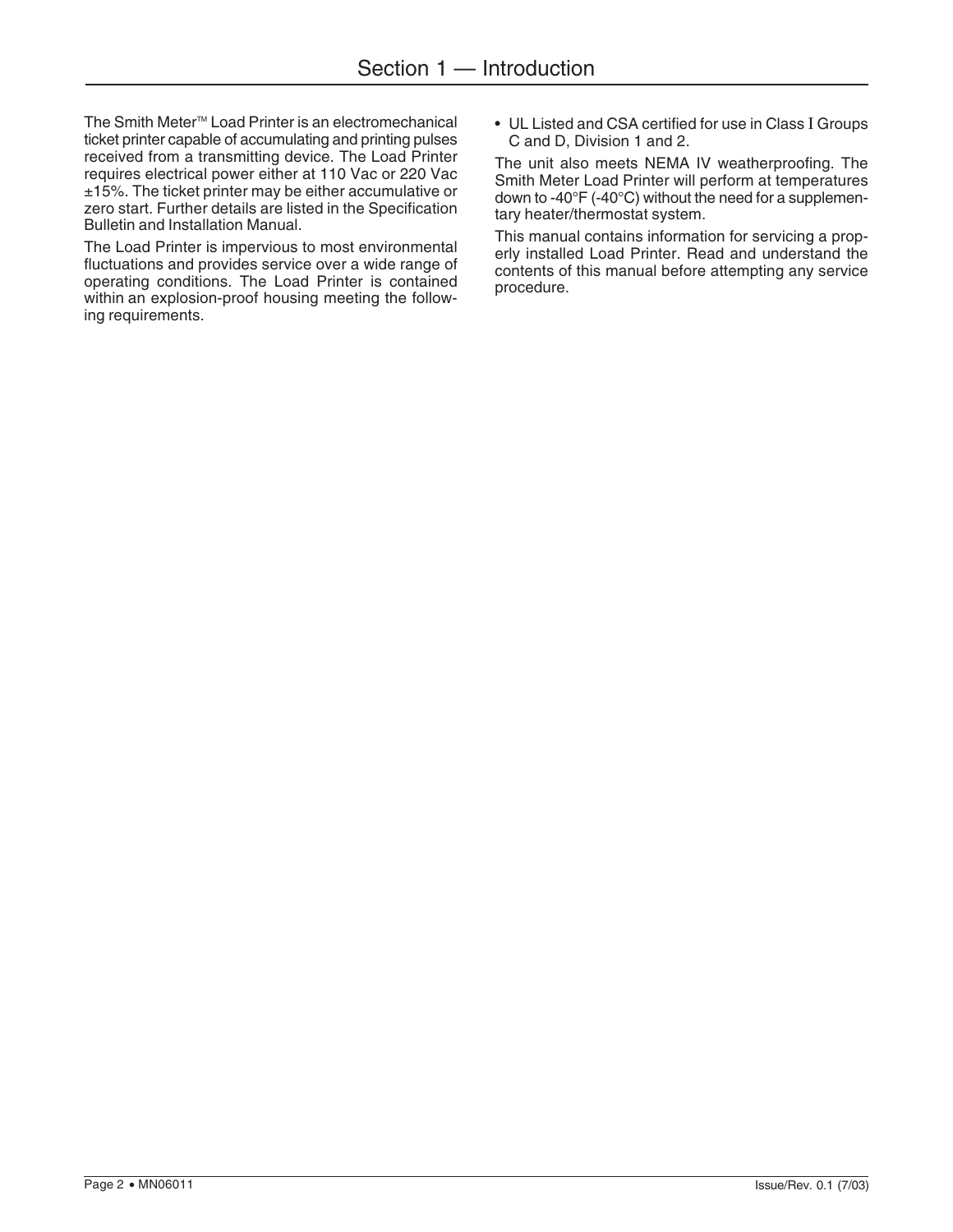This section contains instructions for the removal and installation of the Load Printer component parts.

#### **Warning**

#### **Power must be removed before opening the unit in a hazardous area.**

**Note:** Before starting any service procedure, record the ticket reading and the Totalizer reading for purposes of accountability.

### **Tools Required**

6 mm Allen wrench Medium blade screwdriver 7/16" Allen wrench Thermal joint compound or equivalent Thermalcote, Thermalloy Stock #249

#### **Printer Head Assembly Removal**



**Figure 1 — Load Printer Cover Removal**

- 1. Remove crank arm by removing screw in crank arm body (Figure 1).
- 2. Remove top cover by removing the four (4) slotted head screws located at the front and rear (Figure 1).
- 3. Remove printer head plate by removing the fourteen 6 mm Allen screws located around the perimeter of the plate (Figure 2).
- 4. Grasp the ticket printer head and plate and lift the front part carefully.

### **Caution**

**A wiring harness from the stepper motor to the ETP Board is plugged in at the front of the Load Printer. The wiring harness may be damaged if care is not used when lifting the front panel of the printer head plate (Figure 2).**



**Figure 2 — Removing Printer Head Plate**

- 5. Remove the stepper motor harness plug. The plug is located at the front, inside the housing on the ETP Board. Squeeze the locking tabs at the top and bottom and pull the plug away from the ETP Board.
- 6. Lift the printer head assembly to gain access to the tray switch (Figure 3).
- 7. Remove the two wires on the ticket tray switch and the tie wraps that secure the ticket tray switch wires to the stepper motor (Figure 3).
- 8. Remove the printer head plate and set it aside. Be careful that the unit does not tip or fall damaging the stepper motor or the printer head.



**Figure 3 — Underside of Printer Head Plate**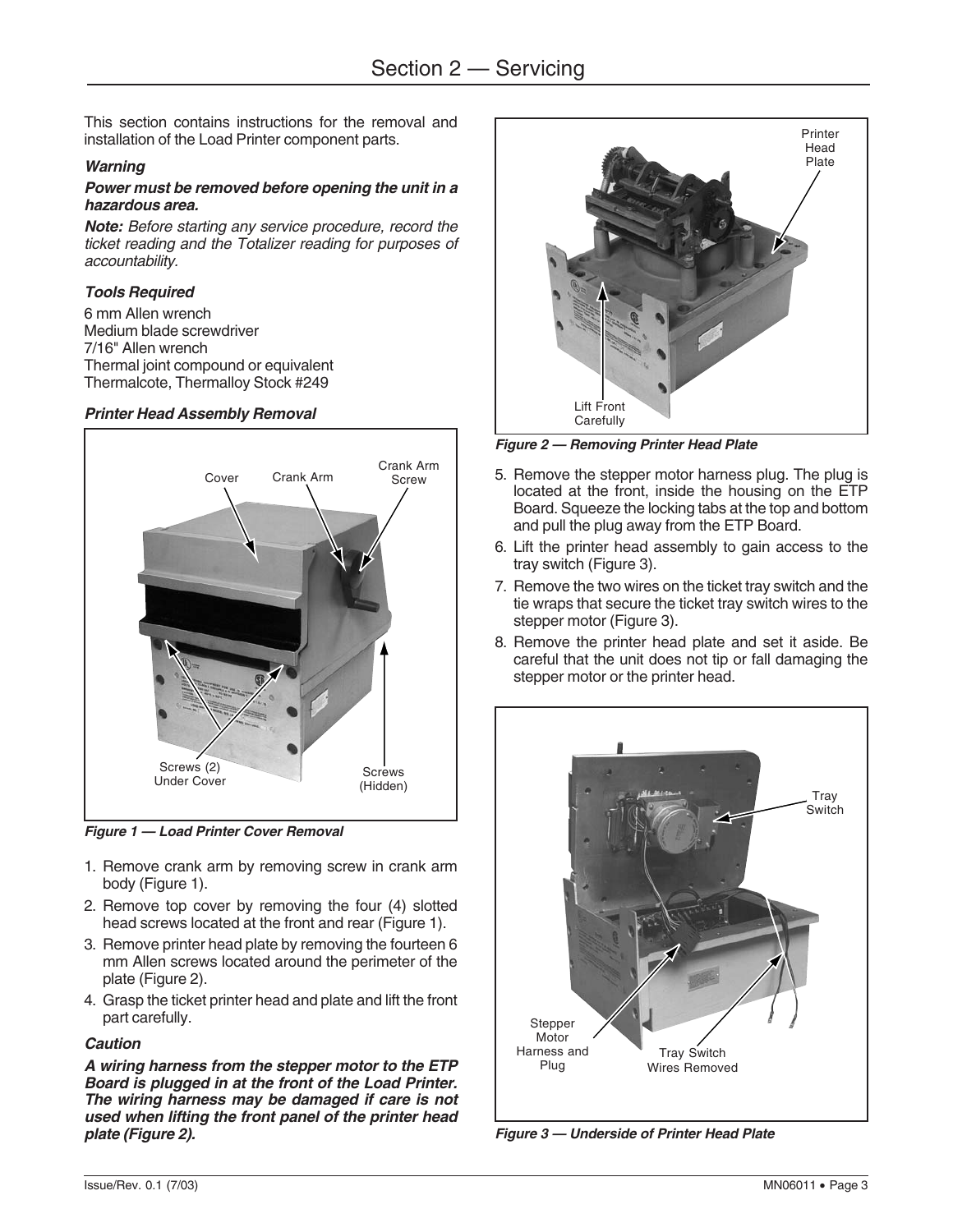# **Electronic Ticket Printer (ETP) Board Removal**

1. Record the wire numbers or the color code of the wire terminations on the terminal strip of the ETP Board. These wires must be removed before removing the ETP Board (Figure 4).



**Figure 4 — ETP Board Removal**

2. Remove the wires on the terminal strip.

**Note:** It is easier to remove the ETP Board together with the bridge rectifier and transformer when replacing the ETP Board. The wires from the ETP Board to the other components are difficult to connect when all the components are inside the housing. The following steps enable you to unwire and rewire the components more easily and accurately.

3. Remove the screws at the front and rear of the ETP



Board (Figure 5).

- 4. Remove the screw securing the bridge rectifier (Figure 6).
- 5. Remove the two screws securing the transformer (Figure 6) to the housing floor.
- 6. Lift the ETP Board, rectifier, and transformer out of the housing.
- 7. Carefully remove the four wires at the bottom of the transformer.
- 8. Remove the two wires on the bridge rectifier that come from the upper two taps of the transformer.

## **Electronic Ticket Printer Board Replacement**

- 1. Unwrap replacement ETP Board.
- 2. **Important:** Check that the jumper plugs on the ETP Board are installed in the same place on the new board as on the old board.
- 3. Refer to Figure 6 and carefully connect the wires from the ETP Board to the bridge rectifier and transformer.

**Important:** When connecting the wires to the transformer, use care in sliding the connectors onto the transformer taps. The taps are easily broken if extreme force is used.

4. Reverse the steps in Printer Head Assembly Removal and Electronic Ticket Printer Board Removal Sections, Pages 3 and 4.

### **Caution**

**When replacing the printer head assembly, be sure that the wires connecting the assembly and the ETP board are not pinched between the plate and the housing.**



**Figure 5 — ETP Board Removal Figure 6 — Transformer Removal**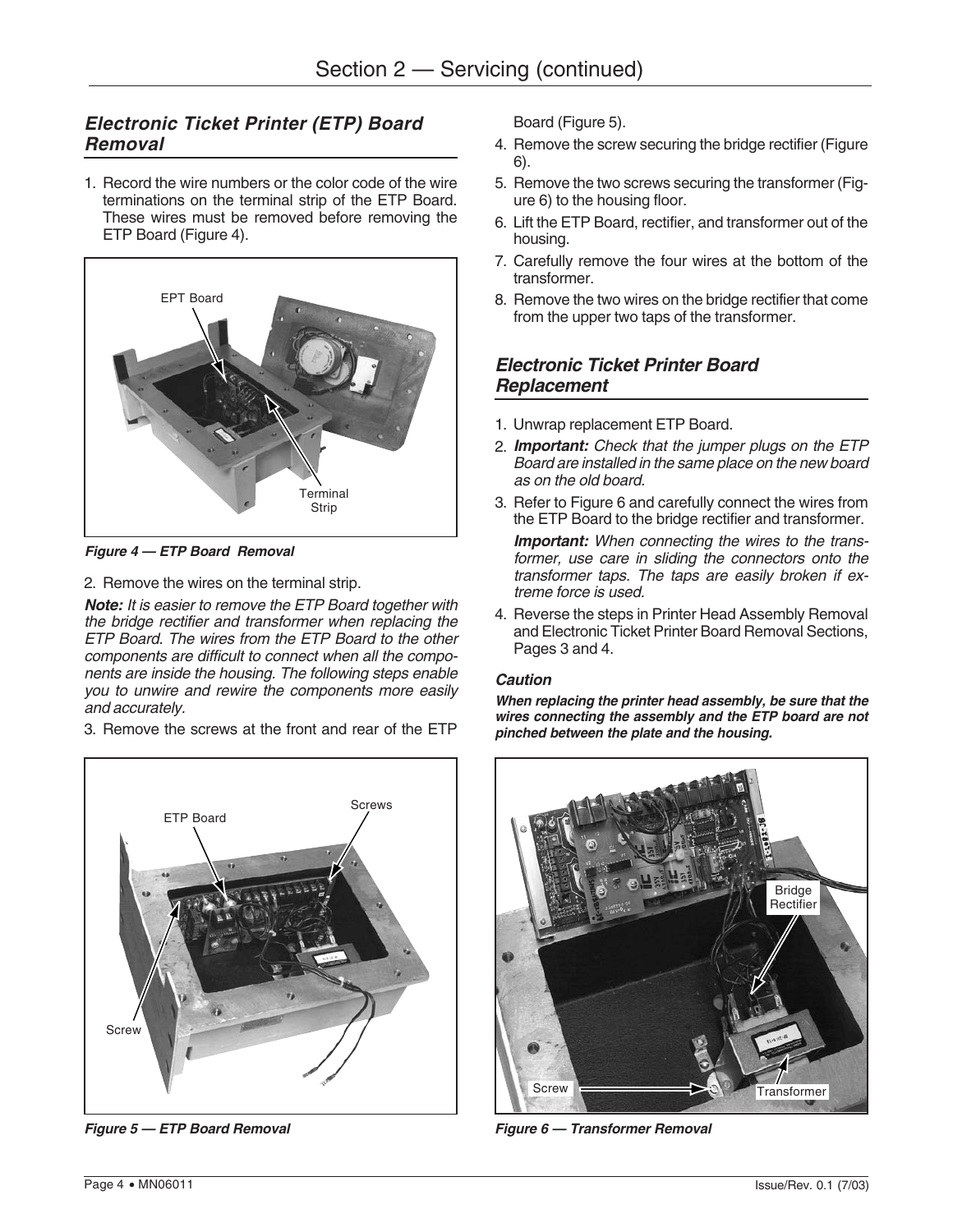## **Stepper Motor Removal**

- 1. Remove the printer head assembly according to the instructions on Page 3. The stepper motor is located on the underside of the assembly.
- 2. Remove the four slot head screws retaining the resistors (Figure 7).
- 3. Remove the three slot head screws retaining the stepper motor (Figure 7).
- 4. Remove the pin and gear from the stepper motor shaft (Figure 7).



**Figure 7 — Stepper Motor Removal Removal**

# **Stepper Motor Replacement**

- 1. Install the gear and pin to the stepper motor shaft.
- 2. Before tightening the screws that retain the stepper motor, be sure the teeth on the gears are not bottomed. When the screws are tight, the large gear should move a fraction of an inch before engaging the stepper motor gear.
- 3. Heat sink compound must be applied to the flat side of the resistors before mounting them to the plate.
- 4. Reverse the steps in Printer Head Assembly Removal Section to reassemble.

### **Caution**

**When replacing the printer head assembly, be sure that the wires connecting the assembly and the ETP Board are not pinched between the plate and the housing.**

# **Printer Head Removal**

- 1. Remove the crank arm by removing the screw in the crank arm body (Figure 6).
- 2. Remove the top cover by removing the four slotted head screws located in the front and in the rear of the unit (Figure 6).



**Figure 8 — Load Printer Cover Removal**

- 3. Remove the printer head by first removing the four 7/16" hex head bolts (Figure 9).
- 4. Lift the printer head straight up.



**Figure 9 — Printer Head Removal**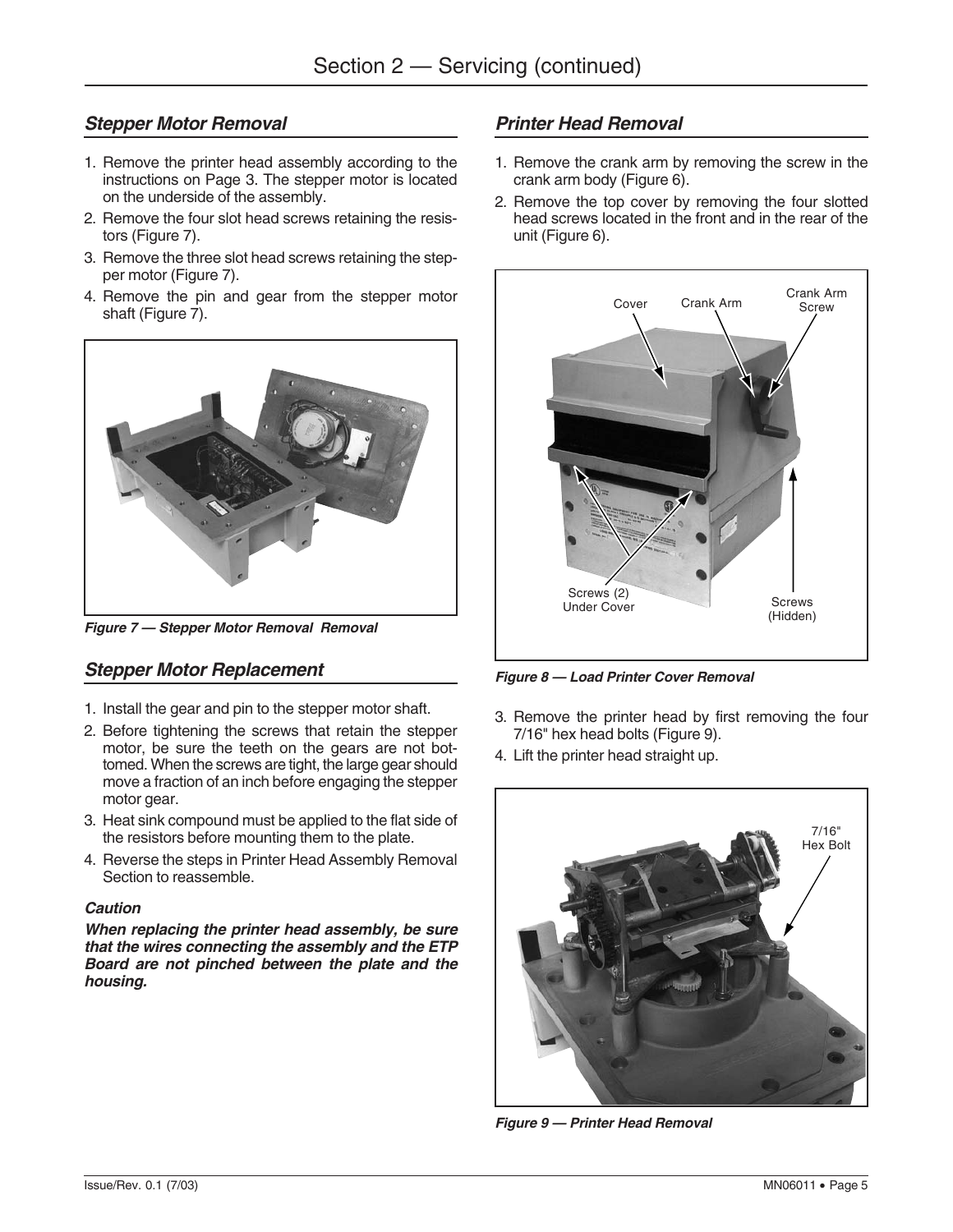## **Printer Head Replacement**

- 1. Set the identifier code wheels to the desired designation (Figure 10). See Installation Manual.
- 2. Remove the drive gear from the defective unit by removing the pin retaining the gear to the shaft (Figure 11). Reinstall gear on replacement unit.

**Note:** This task is only required if the replacement printer head does not have a plastic drive gear.

3. Reverse the above steps to reassemble.



**Figure 10 — Set Code Wheels**



**Figure 11 — Drive Gear Removal**

## **Tray Switch Removal**

- 1. Remove printer head assembly according to the instructions under Printer Head Removal Section, Page 5.
- 2. The switch is on the underside of the assembly plate.
- 3. Remove the two bracket screws.
- 4. Remove the switch from the bracket.

# **Tray Switch Replacement**

- 1. When reassembling the switch and bracket to the plate, be sure the switch actuator arm is inside the switch actuator.
- 2. Reverse the steps in Printer Head Removal Section, Page 5 to reassemble.

# **OPV Option Removal**

- 1. Remove the cover and printer head assembly (Figure 12) according to the instructions under Printer Head Assembly Removal Section, Page 5, Steps 1-8.
- 2. For easy access to the OPV Board remove the ETP Board according to the instructions under Electronic Ticket Printer Board Removal Section, Page 4, Steps 1-3.
- 3. Remove the wires connecting the ETP and the OPV Boards from Terminals 1, 2, 3, and 4 (Figure 13).
- 4. Remove the wires from 11 and 12.
- 5. Remove the four screws connecting the ETP and the OPV Boards (Figure 13).



**Figure 12 — Cover and Printer Head Removed**



**Figure 13 — OPV Removal**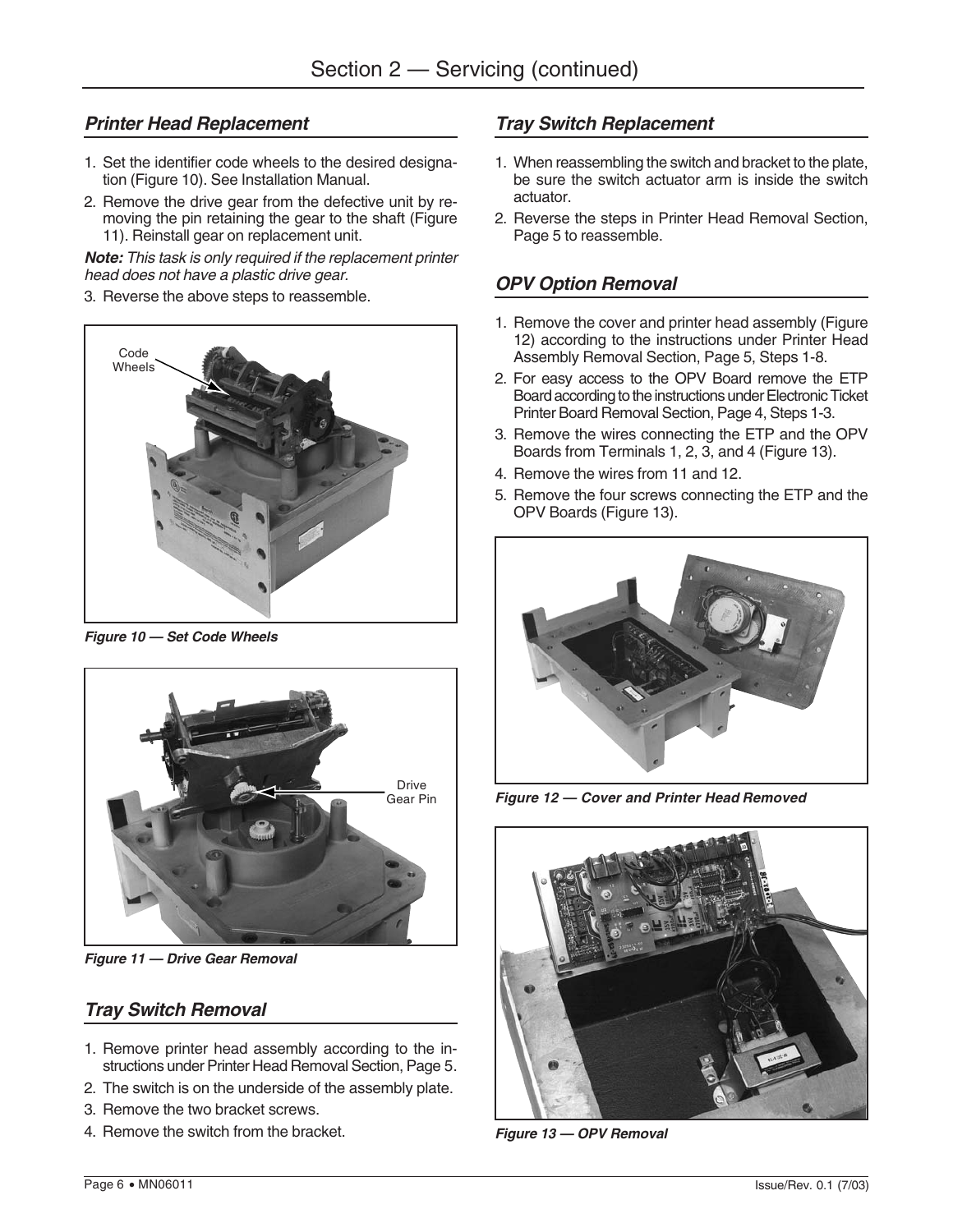# **OPV Option Replacement**

- 1. Before replacing the OPV Board, be sure the thumbwheel switch is set to the option required by the system. Reference the board that was just removed. The thumbwheel is numbered from one (1) to zero (0). Each number designates a specific divide circuit. Zero (0) means being divided by ten (10).
- 2. Install the components in the reverse order.



**Figure 14 — OPV Board**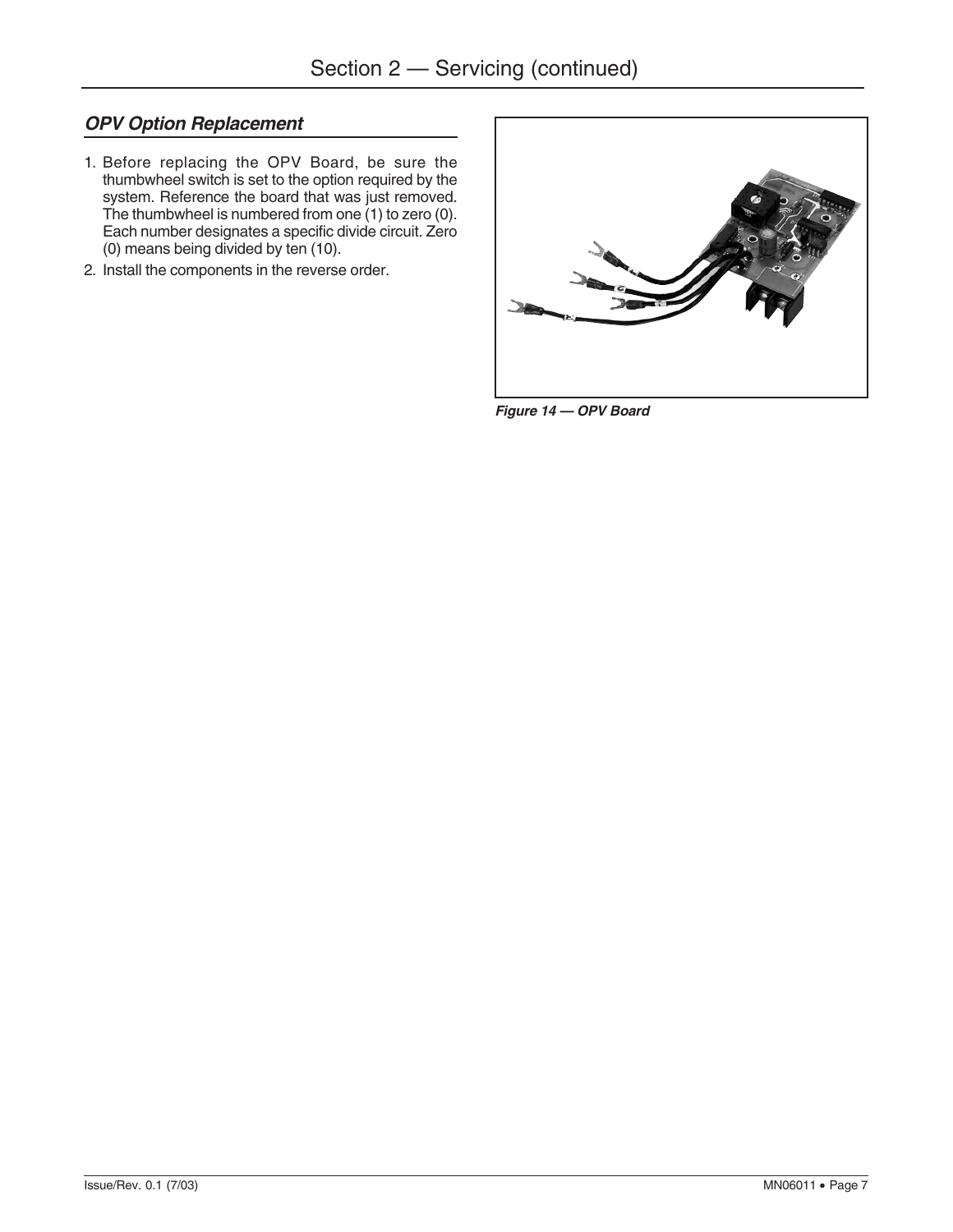### **Warning**

**Voltage checks must be done in a non-hazardous environment. Remove all electrical power before servicing.**

This section contains a listing of fault symptoms, possible causes, and corrective actions. Removal and replacement procedures for a particular assembly will be found in the preceding section of this manual.

| <b>Fault Symptom</b>               | <b>Possible Cause</b>                                                                            | <b>Corrective Action</b>                                                                       |
|------------------------------------|--------------------------------------------------------------------------------------------------|------------------------------------------------------------------------------------------------|
| Printer not counting.              | A. No flow in system.                                                                            | A. Verify flow.                                                                                |
|                                    | B. No power to unit.                                                                             | B. Check circuit breaker.                                                                      |
|                                    | C. Wiring incorrect or open.                                                                     | C. Check wiring.                                                                               |
|                                    | D. Fuse F1 open.                                                                                 | D. Replace.                                                                                    |
|                                    | E. Signal wiring incorrect or open.                                                              | E. Check wiring between transmitting<br>device and Load Printer Terminals 1<br>and $2.$        |
|                                    | F. Ticket printer board inoperative.                                                             | F. Replace ETP Board.                                                                          |
|                                    | G. Transformer and or bridge<br>rectifier inoperative.                                           | G. Gheck/replace either or both items.                                                         |
|                                    | H. Stepper motor inoperative.                                                                    | H. Be sure CN1 between motor and ETP<br>Board is connected properly. Replace<br>stepper motor. |
|                                    | I. Transmitting device inoperative.                                                              | I. Reference Service Manual for that<br>device.                                                |
|                                    | J. OPV Board inoperative.                                                                        | J. Replace OPV Board.                                                                          |
| Motor chattering.                  | A. Improper jumper.                                                                              | A. Be sure jumper is in proper position.<br>See Page 4.                                        |
| Volume on printer incorrect.       | A. Wiring loose.                                                                                 | A. Check wire crimps and screw<br>connections.                                                 |
|                                    | B. Jumpers set incorrectly on ETP<br>Board.                                                      | B. Check plugs on ETP Board.<br>See Page 4.                                                    |
|                                    | C. Printer board not operating correctly. C. Replace ETP Board.                                  |                                                                                                |
|                                    | D. Incorrect pulse count received<br>from transmitting device.                                   | D. Reference Service Manual for that<br>device.                                                |
|                                    | E. OPV Board not operating correctly.                                                            | E. Replace OPV Board.                                                                          |
|                                    | F. Wheels on mechanical counter<br>binding or other mechanical<br>failure in printing mechanism. | F. Reference Service Manual for the<br>mechanical printer.                                     |
| No signal from ticket tray switch. | A. Actuation arm out of adjustment.                                                              | A. With the tray cranked in, adjust arm<br>so that switch is closed.                           |
|                                    | B. Switch defective.                                                                             | B. Replace switch.                                                                             |
|                                    | C. Incorrect or defective wiring.                                                                | C. Check and correct wiring.                                                                   |
|                                    | D. ETP Board defective.                                                                          | D. Replace board.                                                                              |

**Note:** When removing a component from the Load Printer, be sure the wires are marked for the proper replacement.